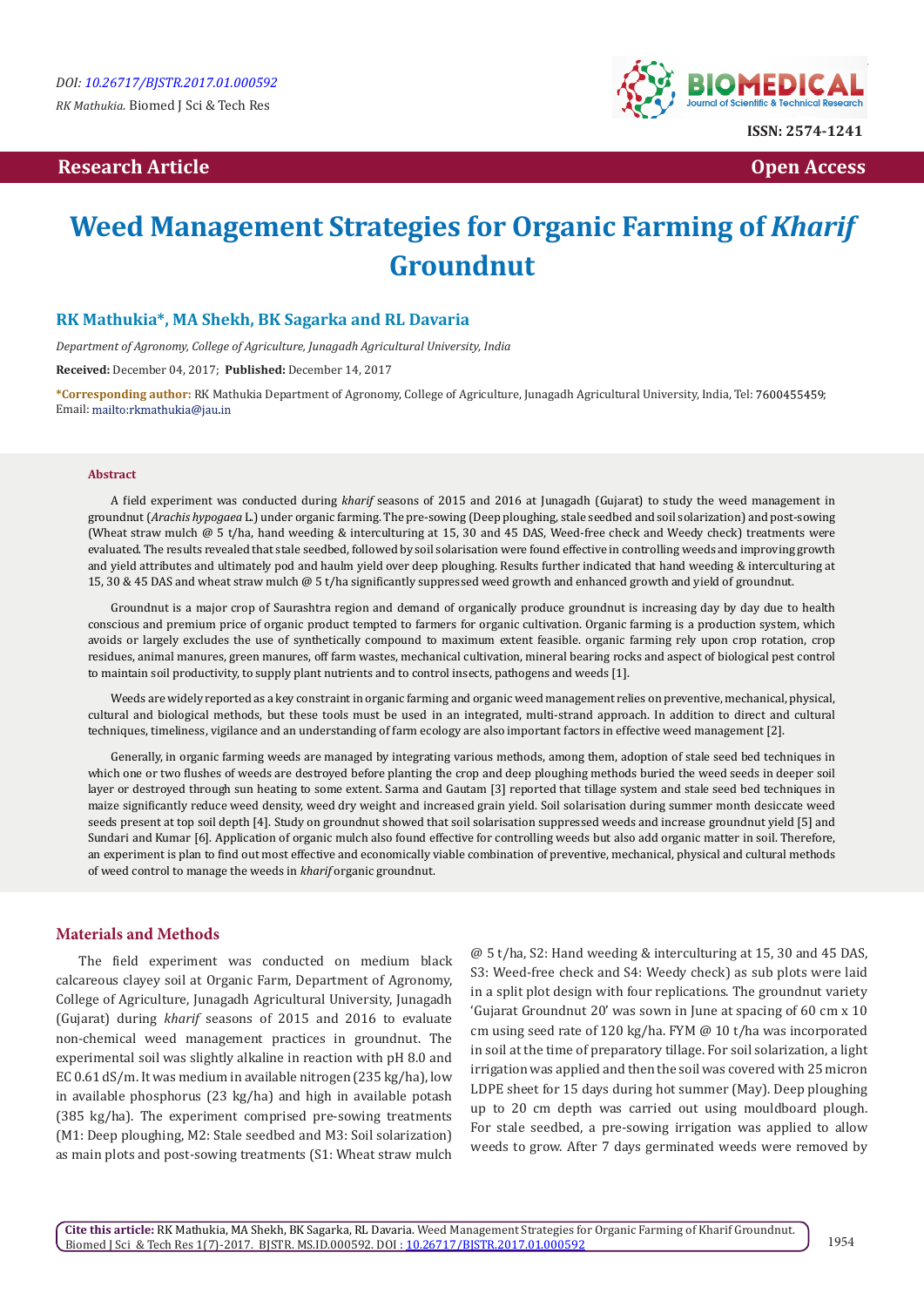shallow harrowing. The wheat straw mulch  $\omega$  5 t/ha was uniformly distributed on the top soil after sowing. The crop was raised as per the standard package of practices without any chemical input.

#### **Results and Discussion**

The major weed flora noticed were *Echinochloa colona, Dactyloctenium aegyptium, Eluropus villosus, Indigofera glandulosa*  and *Brachiaria ramosa* among the monocots; *Ammannia baccifera, Leucas aspera, Digera arvensis, Commelina benghalensis, Eclipta alba, Portulaca oleracea* and *Phyllanthus niruri* among the dicot weeds and *Cyperus rotundus* as sedge weed.

#### **Effect on Crop**

Data presented in (Table 1) showed that significantly the highest branches/plant, pods/plant and 100-kernel weight were recorded under stale seedbed, followed by soil solarisation. However, plant height and shelling per cent remained unaffected. Whereas, significantly the lowest values of these growth and yield attributes were registered under deep ploughing. Significantly higher values of plant height, branches/plant, pods/plant, 100-kernel weight and shelling per cent were registered with weed-free, followed by HW and straw mulch. The weedy check recorded significantly the lowest values of these growth and yield attributes.

**Table 1:** Effect of weed management on growth and yield attributes of groundnut (Pooled over two years).

| <b>Treatment</b>  | Plant height (cm) | Branches/plant | Mature pods/ plant | 100-kernel weight (g) | Shelling $(\% )$ |  |  |  |  |
|-------------------|-------------------|----------------|--------------------|-----------------------|------------------|--|--|--|--|
| Pre-sowing        |                   |                |                    |                       |                  |  |  |  |  |
| Deep ploughing    | 41.10             | 4.51           | 8.39               | 42.14                 | 63.45            |  |  |  |  |
| Stale seedbed     | 44.43             | 6.75           | 12.17              | 50.40                 | 66.94            |  |  |  |  |
| Soil solarization | 43.95             | 6.01           | 11.52              | 48.81                 | 66.46            |  |  |  |  |
| $CD (P=0.05)$     | <b>NS</b>         | 0.39           | 0.55               | 1.97                  | <b>NS</b>        |  |  |  |  |
| Post-sowing       |                   |                |                    |                       |                  |  |  |  |  |
| Straw mulch       | 42.91             | 4.93           | 10.17              | 45.11                 | 64.33            |  |  |  |  |
| HW & IC           | 45.53             | 6.74           | 12.37              | 50.69                 | 66.67            |  |  |  |  |
| Weed free         | 46.79             | 7.17           | 12.94              | 53.22                 | 70.86            |  |  |  |  |
| Weedy check       | 37.41             | 4.19           | 7.29               | 39.44                 | 60.61            |  |  |  |  |
| $CD (P=0.05)$     | 1.85              | 0.41           | 0.52               | 1.86                  | 3.09             |  |  |  |  |

**Table 2:** Effect of weed management on crop yield and weed parameters (Pooled over two years).

| <b>Treatment</b>  | Pod yield (kg/ha) | Haulm yield (kg/ha) | Weed dry weight<br>(kg/ha) | Weed index $(\% )$ | <b>Weed control</b><br>efficiency $(\% )$ |  |  |  |  |
|-------------------|-------------------|---------------------|----------------------------|--------------------|-------------------------------------------|--|--|--|--|
| Pre-sowing        |                   |                     |                            |                    |                                           |  |  |  |  |
| Deep ploughing    | 907               | 1972                | 921                        | 21.44              | 47.63                                     |  |  |  |  |
| Stale seedbed     | 1118              | 2498                | 634                        | 19.47              | 53.91                                     |  |  |  |  |
| Soil solarization | 1086              | 2454                | 764                        | 21.57              | 50.44                                     |  |  |  |  |
| $CD (P=0.05)$     | 68                | 179                 | 43                         |                    |                                           |  |  |  |  |
| Post-sowing       |                   |                     |                            |                    |                                           |  |  |  |  |
| Straw mulch       | 1013              | 2271                | 1049                       | 22.67              | 32.93                                     |  |  |  |  |
| HW & IC           | 1221              | 2655                | 441                        | 6.75               | 72.32                                     |  |  |  |  |
| Weed free         | 1309              | 2826                | 43                         | 0.00               | 97.39                                     |  |  |  |  |
| Weedy check       | 606               | 1480                | 1558                       | 53.87              | 0.00                                      |  |  |  |  |
| $CD (P=0.05)$     | 59                | 139                 | 53                         |                    |                                           |  |  |  |  |

The results (Table 2) revealed that stale seedbed produced significantly the highest pod and haulm yields, followed by soil solarisation. The deep ploughing resulted in significantly the lowest pod and haulm yields. The weed-free check produced significantly the highest pod yield of 1309 kg/ha and haulm yield of 2826 kg/ha. The next best treatments in this regard were HW and straw mulch. Efficient control of weeds under these treatments might have allowed competition-free environment to the crop, which improved growth and yield attributes and ultimately reflected in yield. These results are in conformity with findings of Ghosh et al. [7]. and Arora and Tomar [8].

## **Effect on weeds**

The data (Table 2) indicated that the stale seedbed recorded significantly the lowest dry weight of weeds, followed by soil solarisation and deep ploughing having WI of 19.47, 21.57 and 21.44%, and WCE of 53.91, 50.44 and 47.63%, respectively. Similarly, the weed-free registered significantly the lowest dry weight of weeds, followed by HW and straw mulch with WI of 0.00, 6.75 and 22.67% and WCE of 97.39, 72.32 and 32.93%, respectively. Effective control of weeds starting from sowing of the crop under the above mentioned treatments might have resulted in less dry